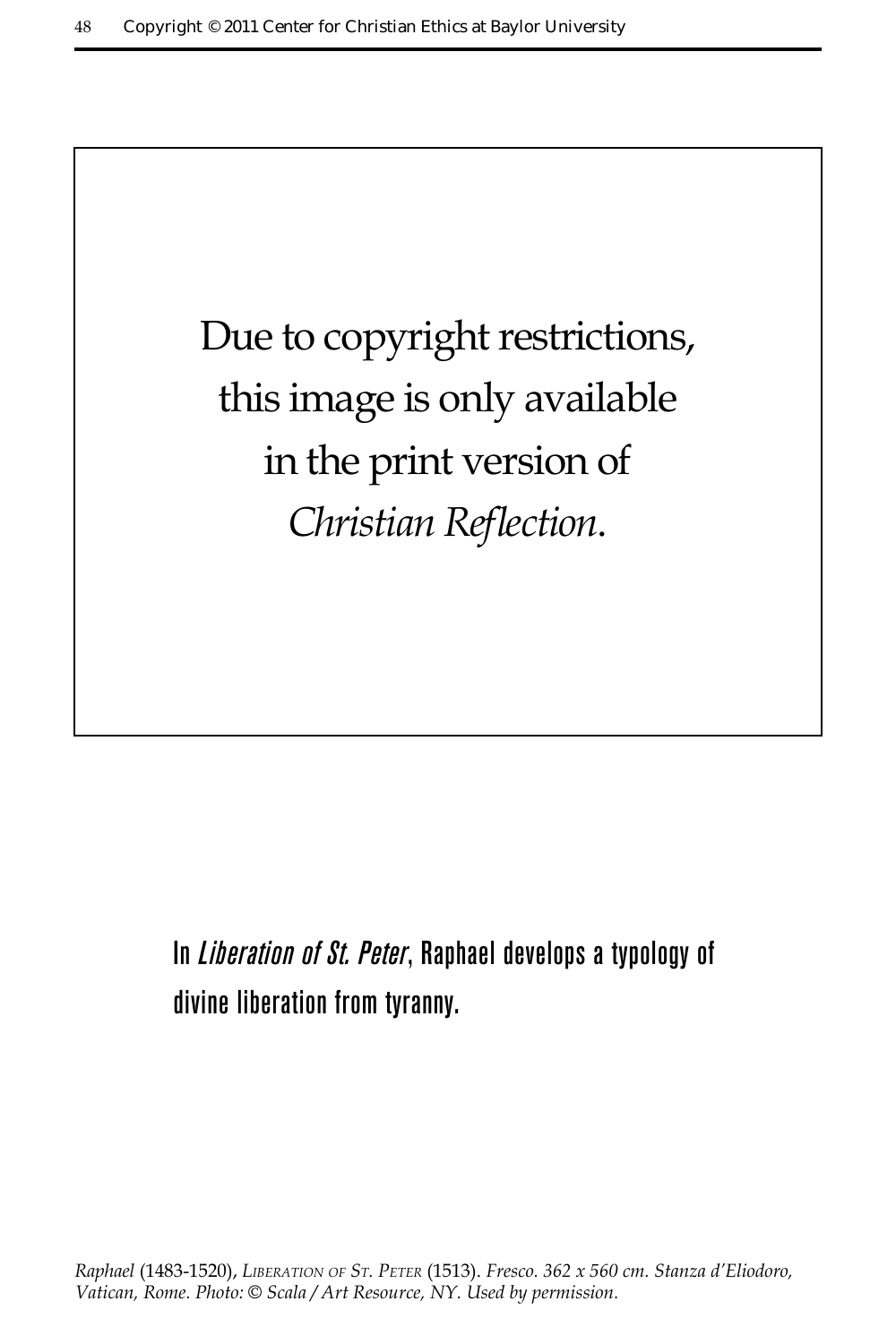## Liberation from Tyranny

BY HEIDI J. HORNIK

In Acts 12, Luke recounts how King Herod — after he ordered James, the brother of John, "killed with the sword" — imprisoned Peter for preaching the gospel about Christ. The believers in Jerusalem had identified King Herod n Acts 12, Luke recounts how King Herod—after he ordered James, the brother of John, "killed with the sword"—imprisoned Peter for preaching the gospel about Christ. The believers in Jerusalem had identified King Jesus (Acts 4:27); now the King was laying "violent hands upon some who belonged to the church" (Acts 12:1).

The King intended to deliver Peter to his enemies after the Passover, but before this happened, Peter was delivered from prison.

The very night before Herod was going to bring him out, Peter, bound with two chains, was sleeping between two soldiers, while guards in front of the door were keeping watch over the prison. Suddenly an angel of the Lord appeared and a light shone in the cell. He tapped Peter on the side and woke him, saying, "Get up quickly." And the chains fell off his wrists. The angel said to him, "Fasten your belt and put on your sandals." He did so. Then he said to him, "Wrap your cloak around you and follow me." Peter went out and followed him; he did not realize that what was happening with the angel's help was real; he thought he was seeing a vision.

*Acts 12:6-9*

Raphael's fresco *Liberation of St. Peter* shows the critical elements of the story in three scenes from left to right: the soldiers in front of the prison door, the sleeping Peter being awakened by the angel, and the freed Peter walking with the angel past the sleeping soldiers.

By the beginning of the fifteenth century, the High Renaissance style was firmly established in Rome; and Raphael, known as the great assimilator, had been called to decorate the Pope's private apartments, today part of the Vatican Museum. Pope Julius II della Rovere (pontiff from 1503 to 1513) was a powerful leader who planned to create a Second Golden Age of Rome in terms of artistic production. Michelangelo was just completing the painted ceiling of the Sistine Chapel, the Pope's private chapel, when Raphael began this Room of Heliodorus, or *Stanza d'Eliodoro*, in 1513.<sup>1</sup> The room was used for private audiences with the Pope. Each wall is painted with an historical or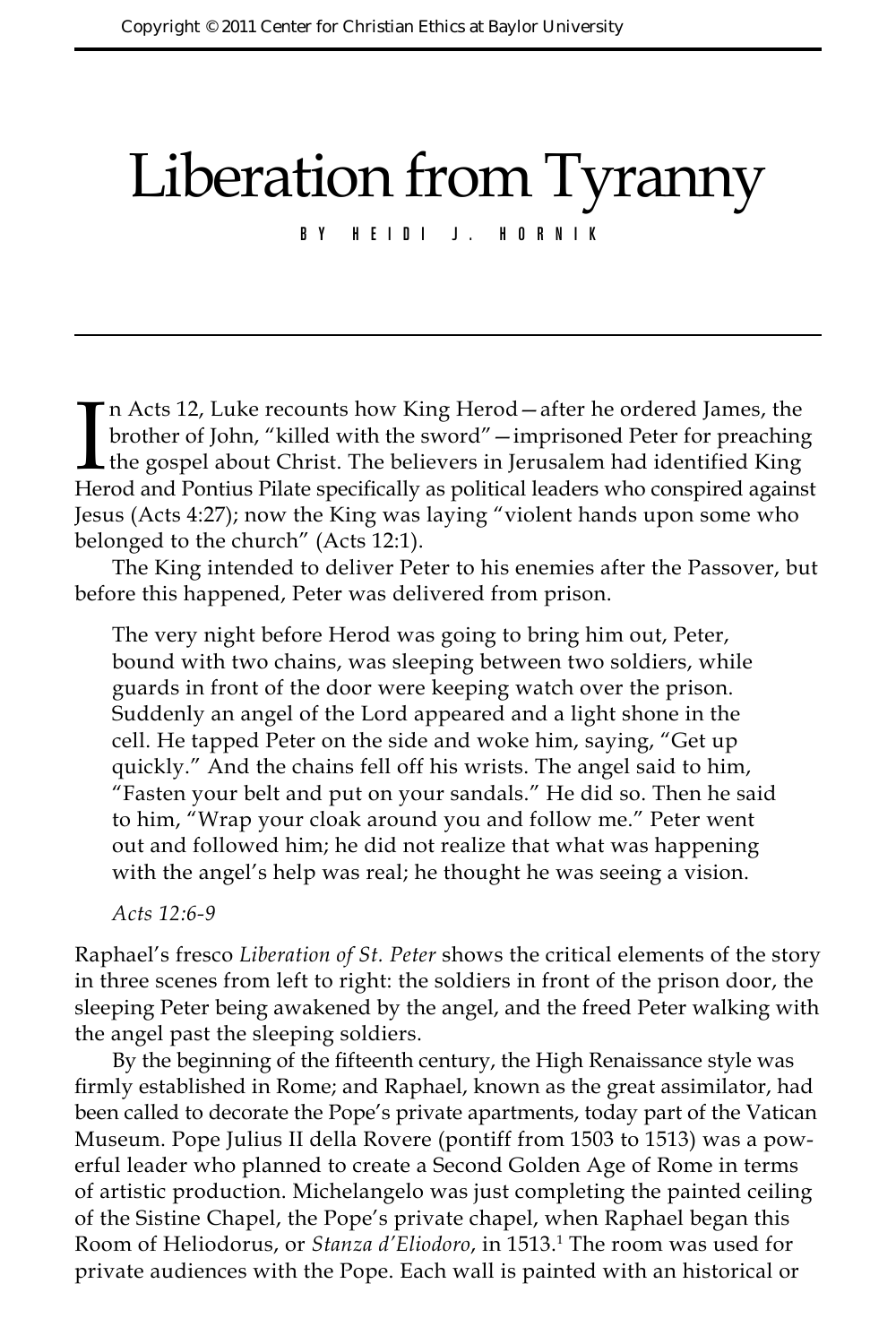

*Raphael* (1483-1520)*, Liberation of St. Peter* (1513). *Detail of center. Fresco. 154 x 200 cm. Stanza d'Eliodoro, Vatican, Rome. Photo: © Scala / Art Resource, NY. Used by permission.*

legendary narrative with special significance not only for the papal devotions, but also the political aspirations of freeing Italy from French military control: the miraculous bleeding of a Eucharistic wafer during the *Mass at Bolsena*, the *Expulsion of Heliodorus* from the Temple of Jerusalem, the *Repulse of Attila* by Pope Leo I, and the *Liberation of St. Peter*. 2 Each of these scenes depicts God's miraculous protection of the Church.<sup>3</sup>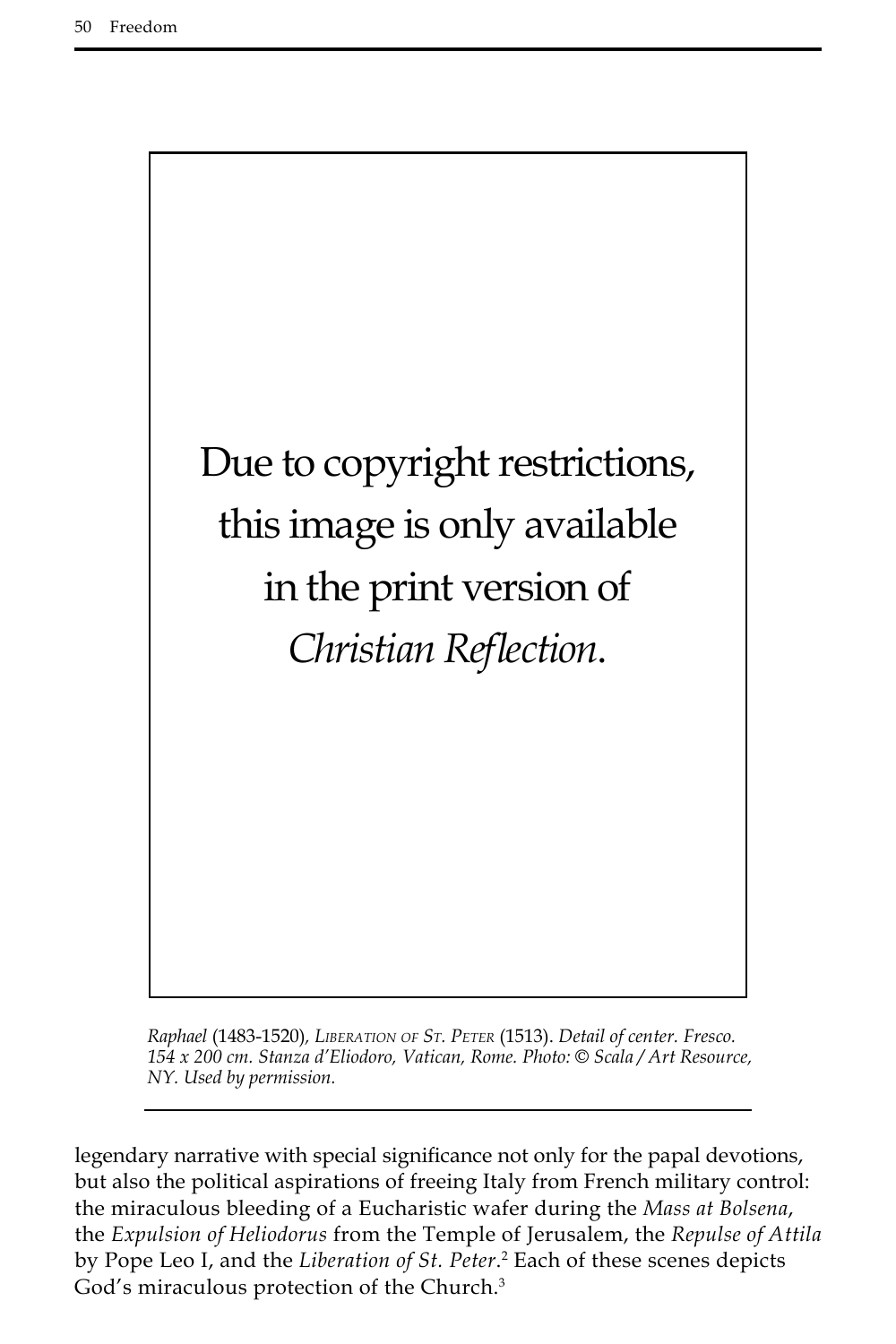In the *Liberation of St. Peter*, the artist portrays the Apostle with the features of Pope Julius II. This allows the depiction of Peter's salvation to double as a celebration of a victory for the papacy over an invading French army. Pope Julius had been praying at San Pietro in Vincoli (St. Peter in Chains)—the church in Rome where the chains that bound Peter are displayed—when he learned of an unexpected victory against the French in 1512. To commemorate the victory, that evening Julius II staged a re-enactment of the liberation of Peter and led a procession to Castel Sant'Angelo with more torches than had been previously used.<sup>4</sup>

The architectural prison setting in this fresco is inspired by the contemporary High Renaissance style of Donato Bramante (1444-1514), the architect of St. Peter's Basilica. For instance, the monumental arch is constructed of rusticated blocks seen in Roman palaces of this time. The grate continues the visual tradition established for other scenes depicting the imprisonment of John the Baptist and Peter. Raphael exhibits an exceptional handling of light in the clouds that drift in front of the Moon (in the scene on the left) and the torches that flicker off the guards' armor (on the right). The central scene truly has a transcendent and radiant light (see cover detail in color).

The contemporary New Testament scholar Susan Garrett argues that Luke regarded Jesus' death, resurrection, and ascension as an "exodus" because in these events Jesus*,* "the one who is stronger," led the people out of bondage to Satan. Luke believed that Satan had long exercised authority over the peoples of the world (Luke 4:6; cf. Acts 26:18). Jesus' "exodus" from Satan's power (through his resurrection and ascension) becomes a typological model for subsequent events in the life of the Church, especially Peter's miraculous release from prison and King Herod's ensuing fall. Peter (like Jesus) is freed from a horrible tyrant and "led out of bondage" and (as at the resurrection) the miraculous rescue is followed by the tyrant's demise.<sup>5</sup>

Whether the story of Peter's liberation is interpreted by a fifteenth-century artist and pope or by a first-century New Testament scholar, its symbolism of freedom from spiritual and political oppression is evident. As modern disciples, we too can find comfort in this scene where God's freedom succeeds over tyranny.

## NOTEs

1 In addition to the Heliodorus, there are three other "Raphael Rooms" in the papal residence. Raphael was first commissioned to paint the Room of the Segnatura, which was originally a library and study. He adorned its walls with representations of Truth, Goodness, and Beauty. For a discussion of the most famous fresco in this room, The School of Athens, see Heidi J. Hornik, "Pursuing Knowledge," *Schools in a Pluralist Culture*, Christian Reflection: A Series in Faith and Ethics, 31 (Waco, TX: The Center for Christian Ethics, 2009), 46-49.

The Room of the Fire in Borgo originally held the meetings of the highest court of the Holy See during the time of Pope Julius II. Raphael did not fresco this room until it was appropriated as a dining room during the time of Julius' successor, Pope Leo X. This room